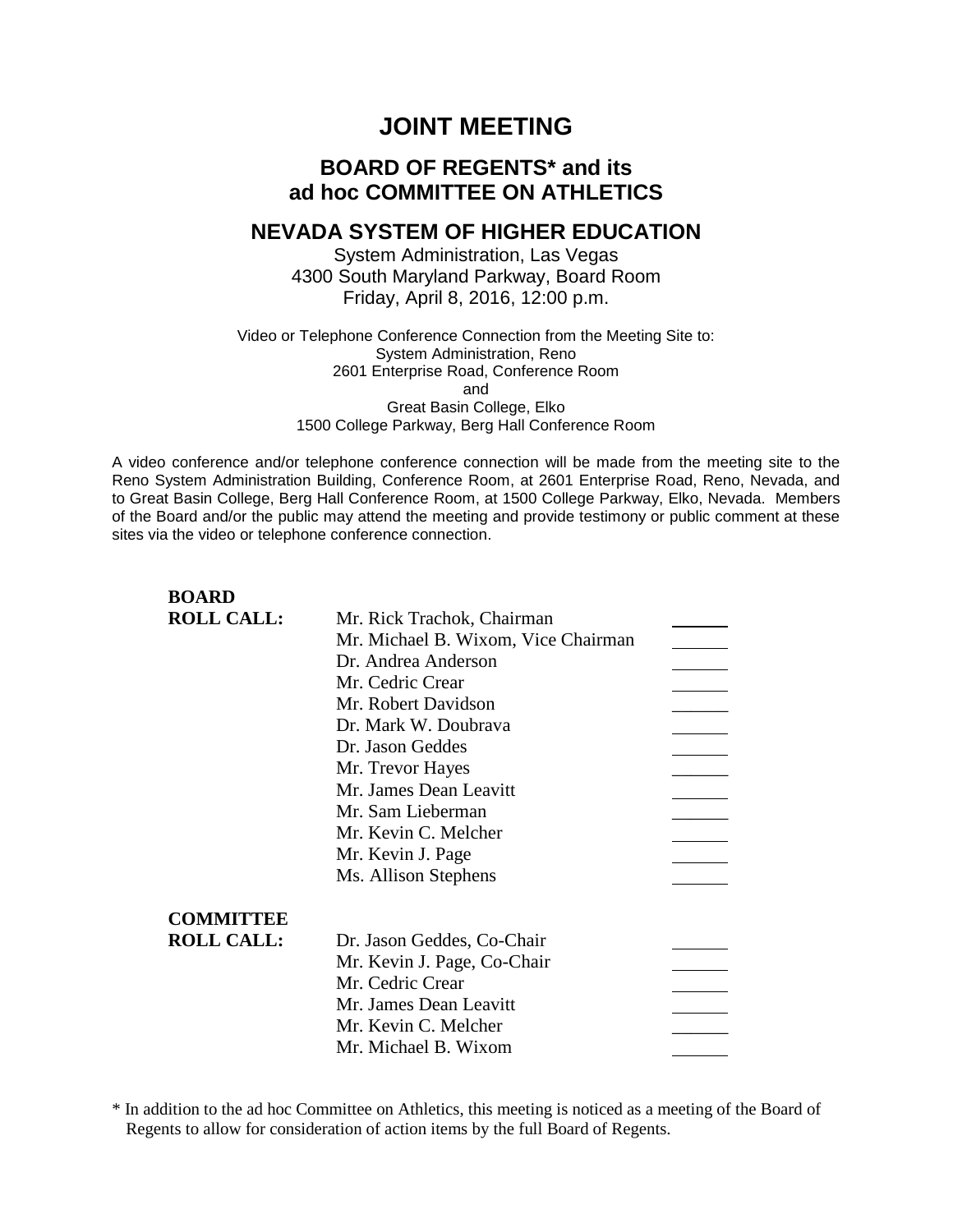### **IMPORTANT INFORMATION ABOUT THE AGENDA AND PUBLIC MEETING**

**NOTE:** Below is an agenda of all items scheduled to be considered. Notification is hereby provided that items on the agenda may be taken out of the order presented, two or more agenda items may be combined for consideration, and an agenda item may be removed from the agenda or discussion relating to an item on the agenda may be delayed at any time.

In accordance with the Board of Regents' Bylaws, Title I, Article V, Section 20, items voted on may be the subject of a motion to reconsider at this meeting. A motion to reconsider an item may be made at any time before adjournment of this meeting. Similarly, if an item is tabled at any time during the meeting, it may, by proper motion and vote, be taken from the table and thereafter be the subject of consideration and action at any time before adjournment of this meeting.

In accordance with the Board of Regents' Bylaws, Title I, Article V, Section 13, a quorum may be gained by telephone hookup.

Some agenda items are noted as having accompanying reference material. Reference material may be accessed on the electronic version of the agenda by clicking the reference link associated with a particular item. The agenda and associated reference material may also be accessed on the Internet by visiting the Board of Regents' website at: <http://system.nevada.edu/Nshe/index.cfm/administration/board-of-regents/meeting-agendas/>

Many public libraries have publicly accessible computer terminals. Copies of the reference material and any additional support materials that are submitted to the Board of Regents' Office and then distributed to the members of the Board of Regents after the mailing of this agenda but before the meeting, will be made available as follows: 1. Copies of any such materials are available at the Board of Regents' Office at 2601 Enterprise Road, Reno, Nevada and the Board of Regents' Office at 4300 South Maryland Parkway, Las Vegas, Nevada. A copy may be requested by calling Keri Nikolajewski at (702) 889-8426; 2. Copies of any such materials will also be available at the meeting site.

Reasonable efforts will be made to assist and accommodate physically disabled persons attending the meeting. Please call the Board Office at (775) 784-4958 in advance so that arrangements may be made.

# **CALL TO ORDER – ROLL CALL**

# **PLEDGE OF ALLEGIANCE**

### **1. PUBLIC COMMENT INFORMATION ONLY**

Public comment will be taken during this agenda item. No action may be taken on a matter raised under this item until the matter is included on an agenda as an item on which action may be taken. Comments will be limited to two minutes per person. Persons making comment will be asked to begin by stating their name for the record and to spell their last name. The Board Chair may elect to allow additional public comment on

In accordance with Attorney General Opinion No. 00-047, as restated in the Attorney General's Open Meeting Law Manual, the Board Chair may prohibit comment if the content of that comment is a topic that is not relevant to, or within the authority of, the Board of Regents, or if the content is willfully disruptive of the meeting by being irrelevant, repetitious, slanderous, offensive, inflammatory, irrational or amounting to personal attacks or interfering with the rights of other speakers.

a specific agenda item when that agenda item is being considered.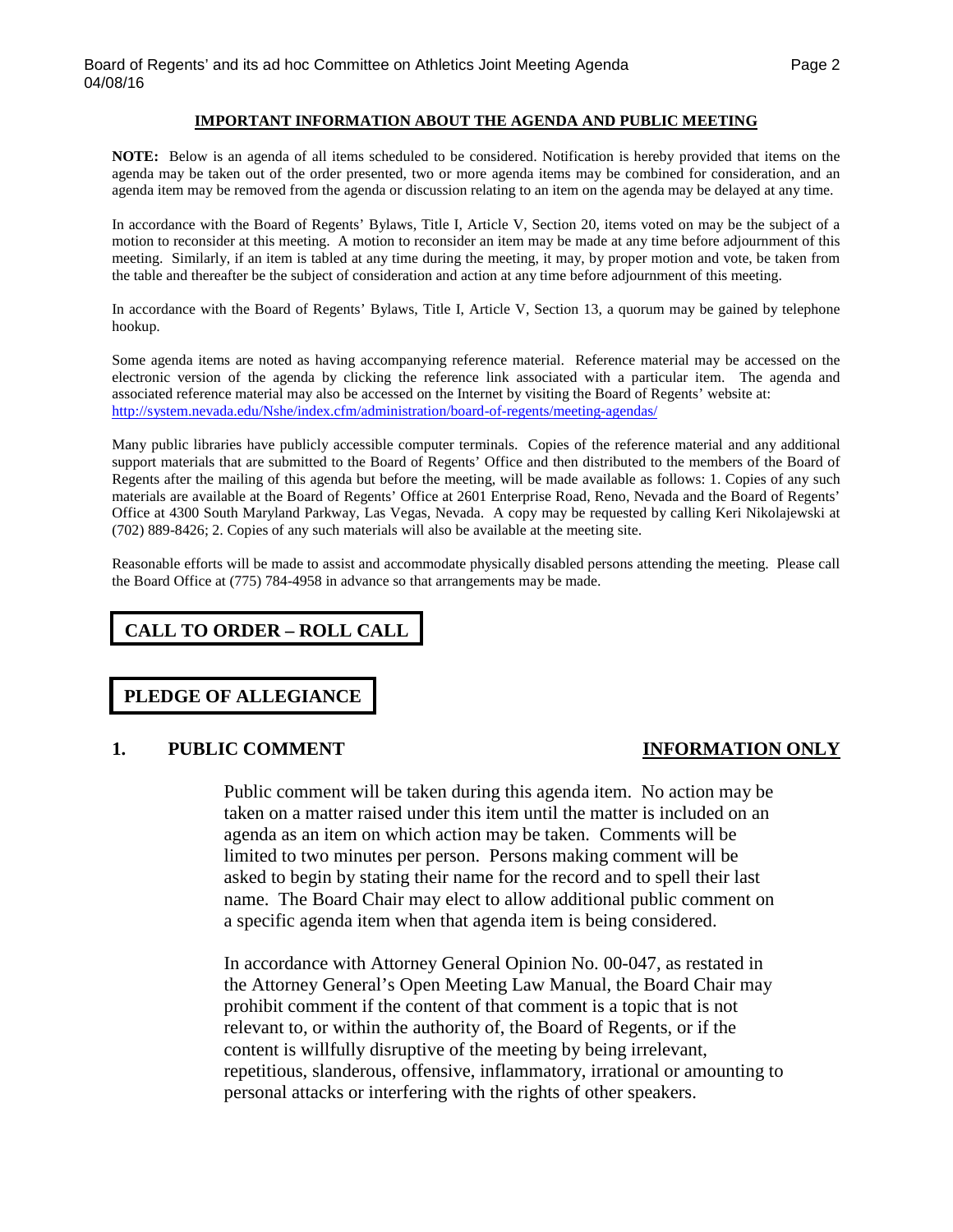## **2. EMPLOYMENT CONTRACT, MEN'S FOR POSSIBLE ACTION BASKETBALL HEAD COACH, UNLV**

UNLV President Len Jessup requests approval of a multi-year employment agreement for Christopher Michael Beard to serve as the men's basketball head coach at UNLV. *[\(Refs. BOR-2a,](http://system.nevada.edu/tasks/sites/Nshe/assets/File/BoardOfRegents/Agendas/2016/apr-mtgs/bor-athl-refs/BOR-2a.pdf) [BOR-2b,](http://system.nevada.edu/tasks/sites/Nshe/assets/File/BoardOfRegents/Agendas/2016/apr-mtgs/bor-athl-refs/BOR-2b.pdf) [BOR-2c](http://system.nevada.edu/tasks/sites/Nshe/assets/File/BoardOfRegents/Agendas/2016/apr-mtgs/bor-athl-refs/BOR-2c.pdf) and [BOR-2d\)](http://system.nevada.edu/tasks/sites/Nshe/assets/File/BoardOfRegents/Agendas/2016/apr-mtgs/bor-athl-refs/BOR-2d.pdf)*

*FISCAL IMPACT: Salary and benefits costs, and possible additional compensation.*

*ESTIMATED TIME: 60 mins.*

### **3. NEW BUSINESS INFORMATION ONLY**

Items for consideration at future meetings may be suggested. Any discussion of an item under "New Business" is limited to description and clarification of the subject matter of the item, which may include the reasons for the request.

# **4. PUBLIC COMMENT INFORMATION ONLY**

Public comment will be taken during this agenda item. No action may be taken on a matter raised under this item until the matter is included on an agenda as an item on which action may be taken. Comments will be limited to two minutes per person. Persons making comment will be asked to begin by stating their name for the record and to spell their last name. The Board Chair may elect to allow additional public comment on a specific agenda item when that agenda item is being considered.

In accordance with Attorney General Opinion No. 00-047, as restated in the Attorney General's Open Meeting Law Manual, the Board Chair may prohibit comment if the content of that comment is a topic that is not relevant to, or within the authority of, the Board of Regents, or if the content is willfully disruptive of the meeting by being irrelevant, repetitious, slanderous, offensive, inflammatory, irrational or amounting to personal attacks or interfering with the rights of other speakers.